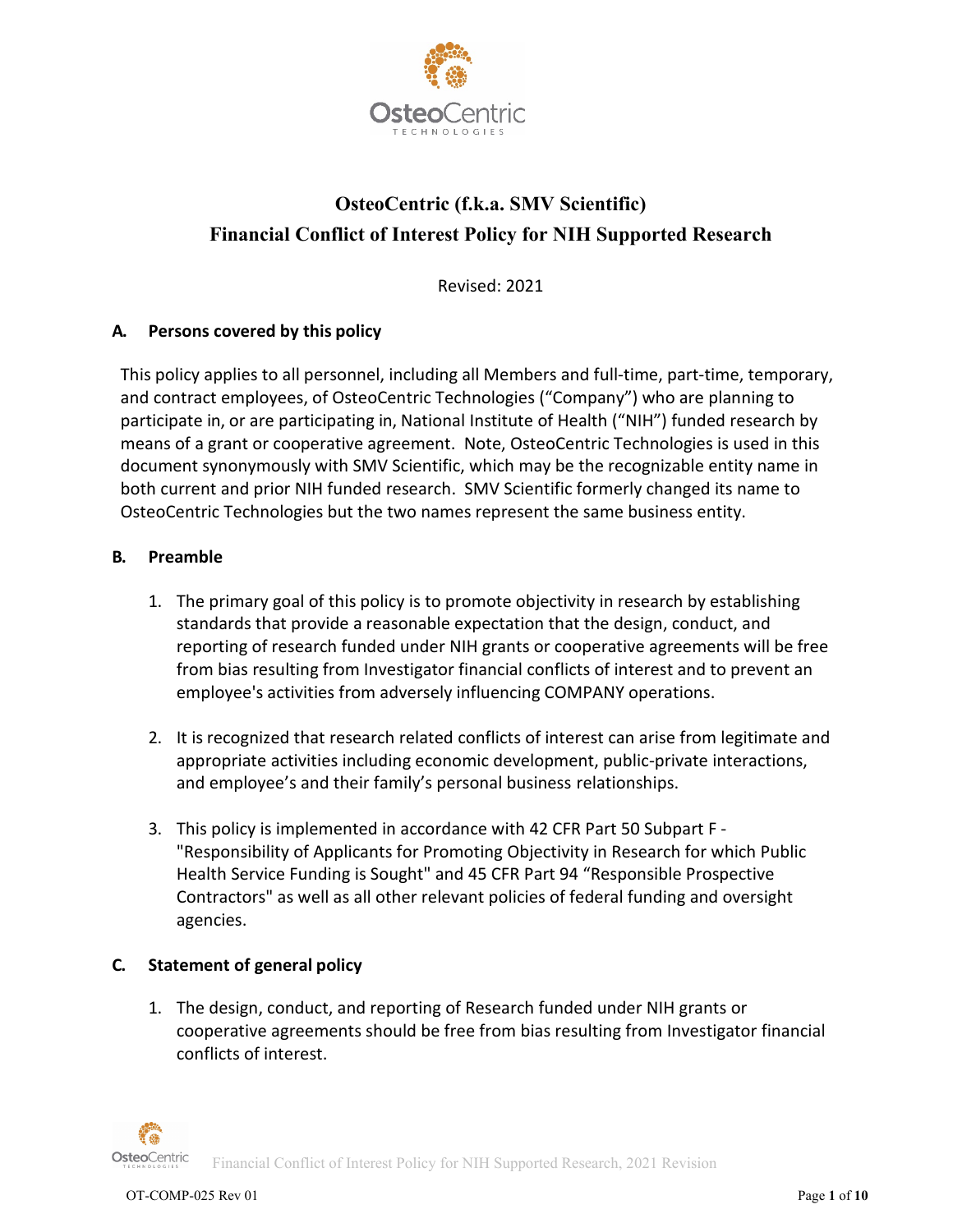

- 2. To provide a reasonable expectation of achieving the goal of this policy, Investigators shall complete appropriate training as required under this policy; Investigators shall disclose perceived and real financial conflicts of interest annually and provide new or updated disclosures in a timely manner; COMPANY shall provide for the elimination or management of Financial Conflicts of Interest; and COMPANY shall make disclosures to both the NIH and to the public as required under this policy.
- 3. Nothing in this policy shall be construed to permit, even with disclosure, any activity that is prohibited by law.
- 4. Nothing in this policy shall be construed to limit or abridge the authority of COMPANY Members to take such action as they deem appropriate regardless of any action or inaction by an Officer of COMPANY.

## **D. Definitions**

*Disclosure* means an Investigator's disclosure of significant financial interests to the Company.

*Financial Conflict of Interest (FCOI)* means a Significant Financial Interest that could directly and significantly affect the design, conduct, or reporting of PHS-funded research.

*FCOI Report* means the Company's report of a Financial Conflict of Interest to a PHS Awarding Component.

*Financial Interest* means anything of monetary value, whether or not the value is readily ascertainable.

*HHS* means the United States Department of Health and Human Services, and any components of the Department to which the authority involved may be delegated.

*Company* means (OsteoCentric Technologies)

*Company Responsibilities* means an Investigator's professional responsibilities on behalf of the Company, and as defined by the Company in its policy on financial conflicts of interest, which may include for example: activities such as research, research consultation, training, professional practice, and service on panels.

*Institutional Official (IO)* means an (OsteoCentric Technologies) designated official assigned to solicit and review disclosure forms from each investigator who is planning to participate in, or who is participating in, HHS funded research and to determine whether any reported Significant Financial Interest (SFI) is a FCOI.

Financial Conflict of Interest Policy for NIH Supported Research, 2021 Revision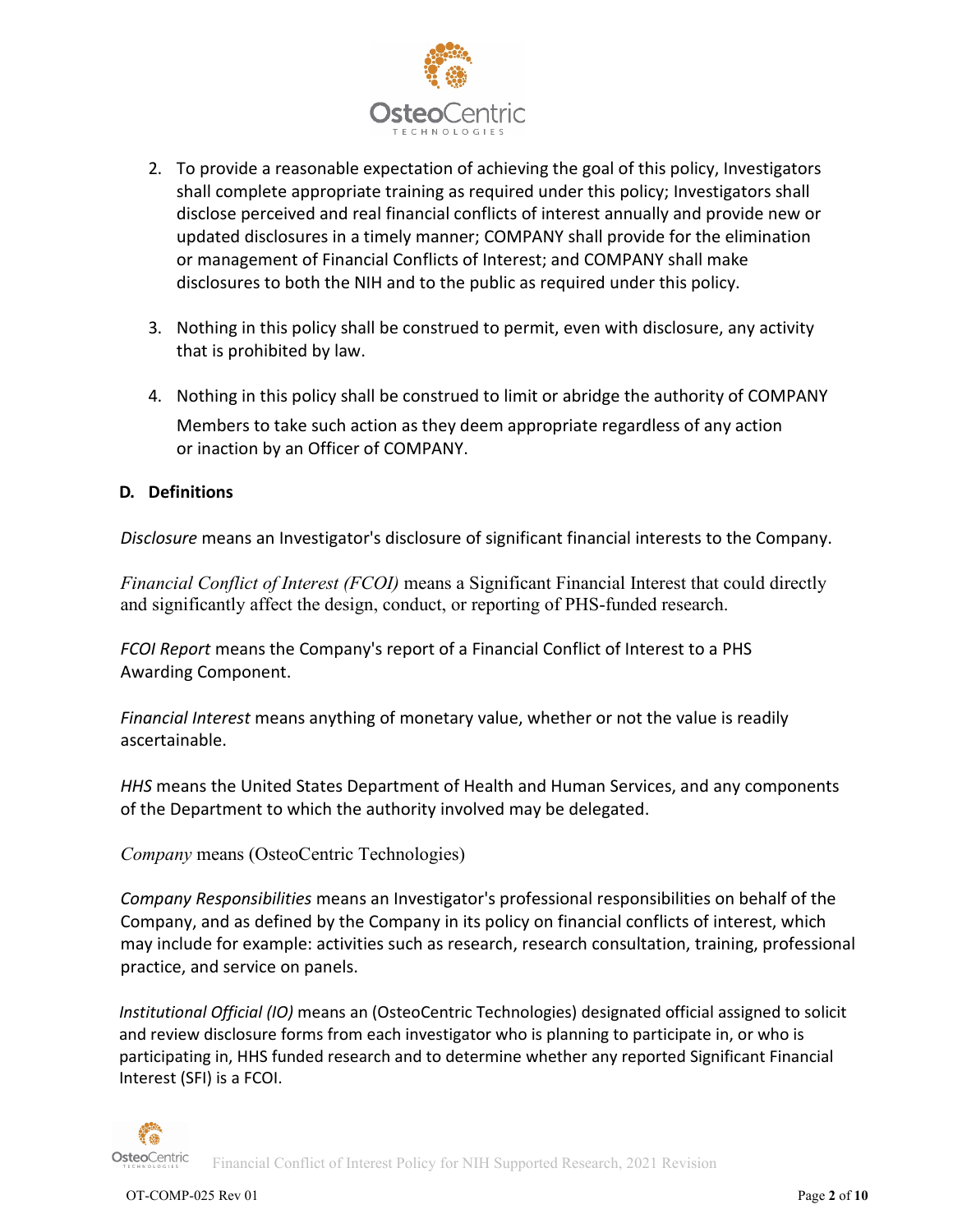

*Investigator* means the project director or principal Investigator and any other person, regardless of title or position, who is responsible for the design, conduct, or reporting of research funded by the PHS, or proposed for such funding, which may include, for example, collaborators, subcontractors, or consultants.

*Manage* means taking action to address a financial conflict of interest, which can include reducing or eliminating the financial conflict of interest, to ensure, to the extent possible, that the design, conduct, and reporting of research will be free from bias.

*Member* means any person executing the Company Operating Agreement, or thereafter admitted to the Company as a Member as provided in the Company Operating Agreement.

*PD/PI* means a project director or principal Investigator of a PHS-funded research project; the PD/PI is included in the definitions of senior/key personnel and Investigator under this subpart.

*NIH* means National Institutes of Health (NIH).

*Research* means a systematic investigation, study or experiment designed to develop or contribute to generalizable knowledge relating broadly to public health. The term encompasses basic and applied research and product development. As used in this subpart, the term includes any such activity for which research funding is available from a NIH through a grant or cooperative agreement, such as a research grant, career development award, center grant, individual fellowship award, infrastructure award, Company training grant, program project, or research resources award.

*Senior/key personnel* means the PD/PI and any other person identified as senior/key personnel by the Company in the grant application, progress report, or any other report submitted to the PHS by the Company under this subpart.

## *Significant Financial Interest* means:

- a) A Financial Interest consisting of one or more of the following interests of the Investigator (and those of the Investigator's spouse and dependent children) that reasonably appears to be related to the Investigator's Company responsibilities:
	- (i) With regard to any publicly traded entity, a significant financial interest exists if the value of any remuneration received from the entity in the twelve months preceding the disclosure and the value of any equity interest in the entity as of the date of disclosure, when aggregated, exceeds \$5,000. For purposes of this

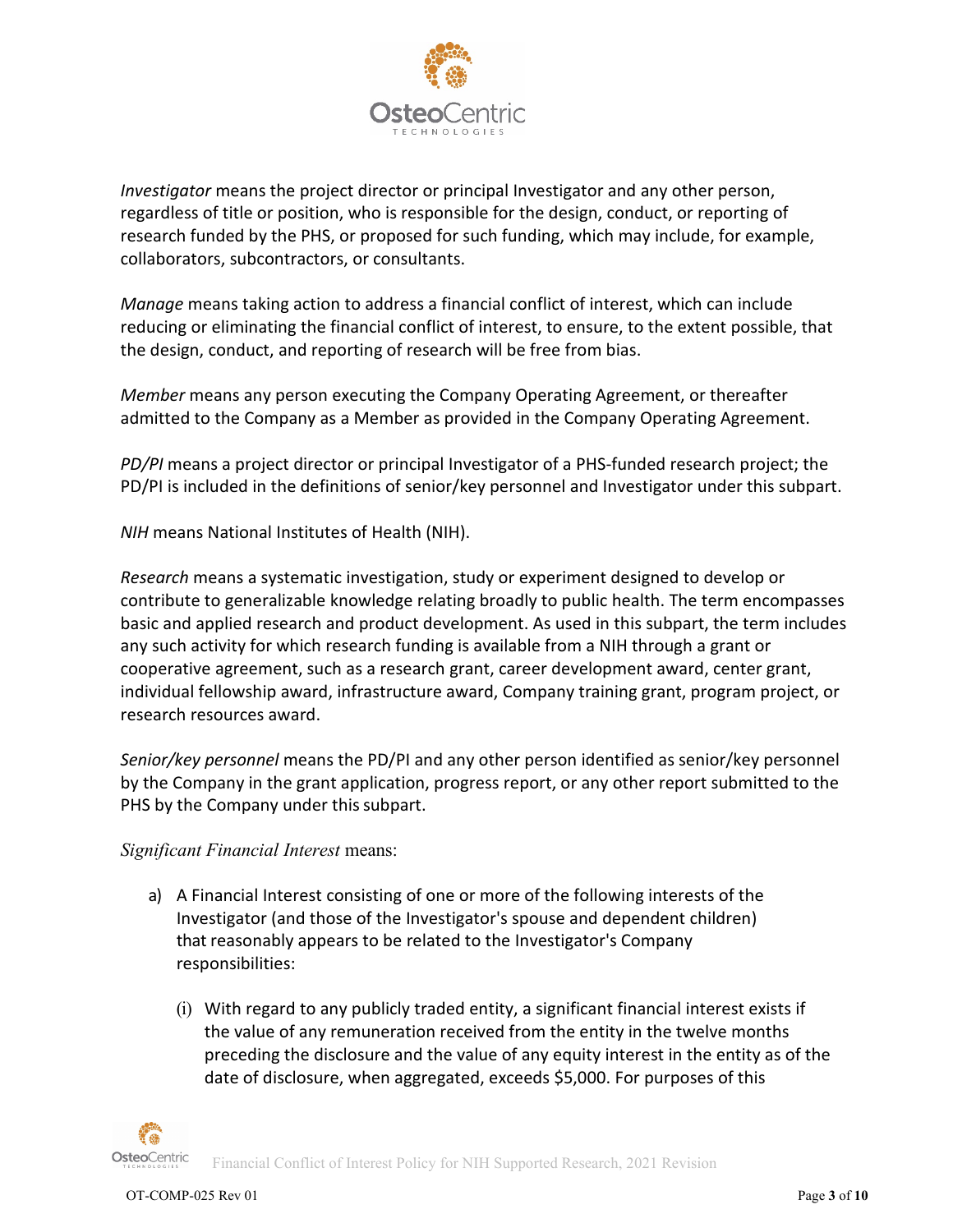

definition, remuneration includes salary and any payment for services not otherwise identified as salary (e.g., consulting fees, honoraria, paid authorship); equity interest includes any stock, stock option, or other ownership interest, as determined through reference to public prices or other reasonable measures of fair market value;

- (ii) With regard to any non-publicly traded entity, a significant financial interest exists if the value of any remuneration received from the entity in the twelve months preceding the disclosure, when aggregated, exceeds \$5,000, or when the Investigator (or the Investigator's spouse or dependent children) holds any equity interest (e.g., stock, stock option, or other ownership interest), or a management or governance position; or
- (iii) Intellectual property rights and interests (e.g., patents, copyrights), upon receipt of income related to such rights and interests.
- b) Travel:
	- (i) Investigators also must disclose the occurrence of any reimbursed or sponsored travel (i.e., that which is paid on behalf of the Investigator and not reimbursed to the Investigator so that the exact monetary value may not be readily available), related to their Company responsibilities;
	- (ii) provided, however, that this disclosure requirement does not apply to travel that is reimbursed or sponsored by a Federal, state, or local government agency, an Institute of higher education as defined at 20 U.S.C. 1001(a), an academic teaching hospital, a medical center, or a research institute that is affiliated with an Institute of higher education.
	- (iii) Disclosure for travel shall include, at a minimum, the purpose of the trip, the identity of the sponsor/organizer, the destination, and the duration. The Company will determine if further information is needed, including a determination or disclosure of monetary value, in order to determine whether the travel constitutes an FCOI with the PHS-funded research.
- c) Exclusions: The term Significant Financial Interest does not include the following types of financial interests:
	- (i) salary, royalties, or other remuneration paid by the Company to the Investigator if the Investigator is currently employed or otherwise appointed by the Company, including intellectual property rights assigned to the Company and agreements to share in royalties related to such rights;



Financial Conflict of Interest Policy for NIH Supported Research, 2021 Revision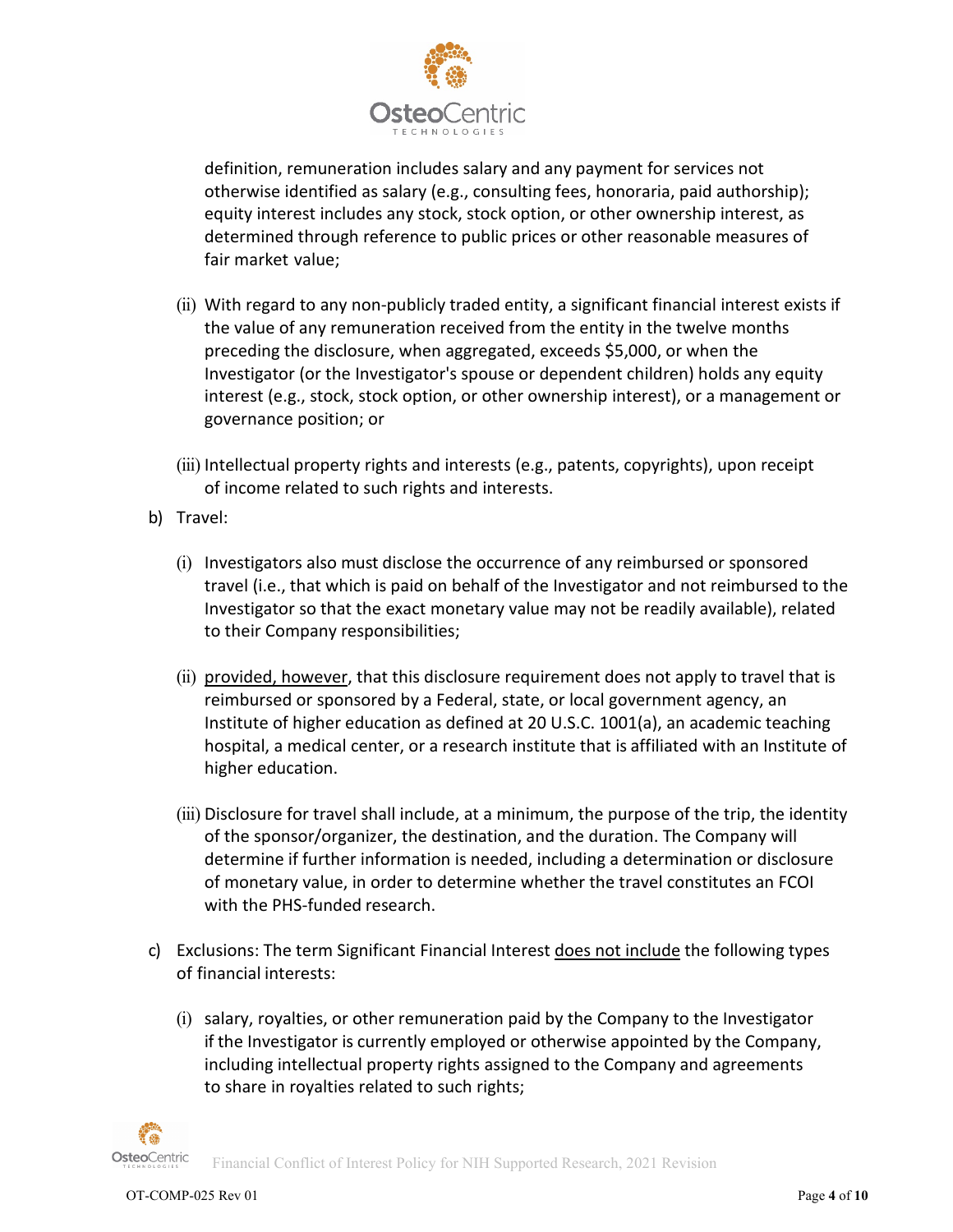

- (ii) income from investment vehicles, such as mutual funds and retirement accounts, as long as the Investigator does not directly control the investment decisions made in these vehicles;
- (iii) income from seminars, lectures, or teaching engagements sponsored by a Federal, state, or local government agency, an Institute of higher education as defined at 20 U.S.C. 1001(a), an academic teaching hospital, a medical center, or a research institute that is affiliated with an Institute of higher education; or
- (iv) income from service on advisory committees or review panels for a Federal, state, or local government agency, an Institute of higher education as defined at 20 U.S.C. 1001(a), an academic teaching hospital, a medical center, or a research institute that is affiliated with an Institute of higher education.

*Potential* means an opportunity with a reasonable likelihood of occurring.

## **E. Policy Implementation**

- 1. Training Required: Investigators shall complete FCOI training provided by the Company on or before their becoming subject to this policy and then every four (4) years thereafter. Training will include information on the Company's policy, Investigator's disclosure responsibilities, and the Federal regulation. Immediate training will be required if the Company revises this policy in a manner that affects the Investigator, when an Investigator is new to the Company, or as a result of a finding of noncompliance with this policy or a management plan, or other related misconduct.
- 2. Disclosure Requirement: The Chief Technology Officer (CTO) will inform each employee of OsteoCentric Technologies' policy on Promoting Objectivity in Research, the investigator's responsibilities regarding disclosure require that a written disclosure be made as provided in this policy, and inform the (President, Management or CFO) to anticipate the receipt of a new Disclosure.
- 3. Disclosure Frequency:
	- a) Disclosure must be made no later than at the time of application for NIHfunded research.
	- b) Disclosure must be made annually to the Company. If no Significant Financial Interest is present a Disclosure must still be submitted that states "none". The date such annual Disclosure is due shall be set by the Members and disseminated

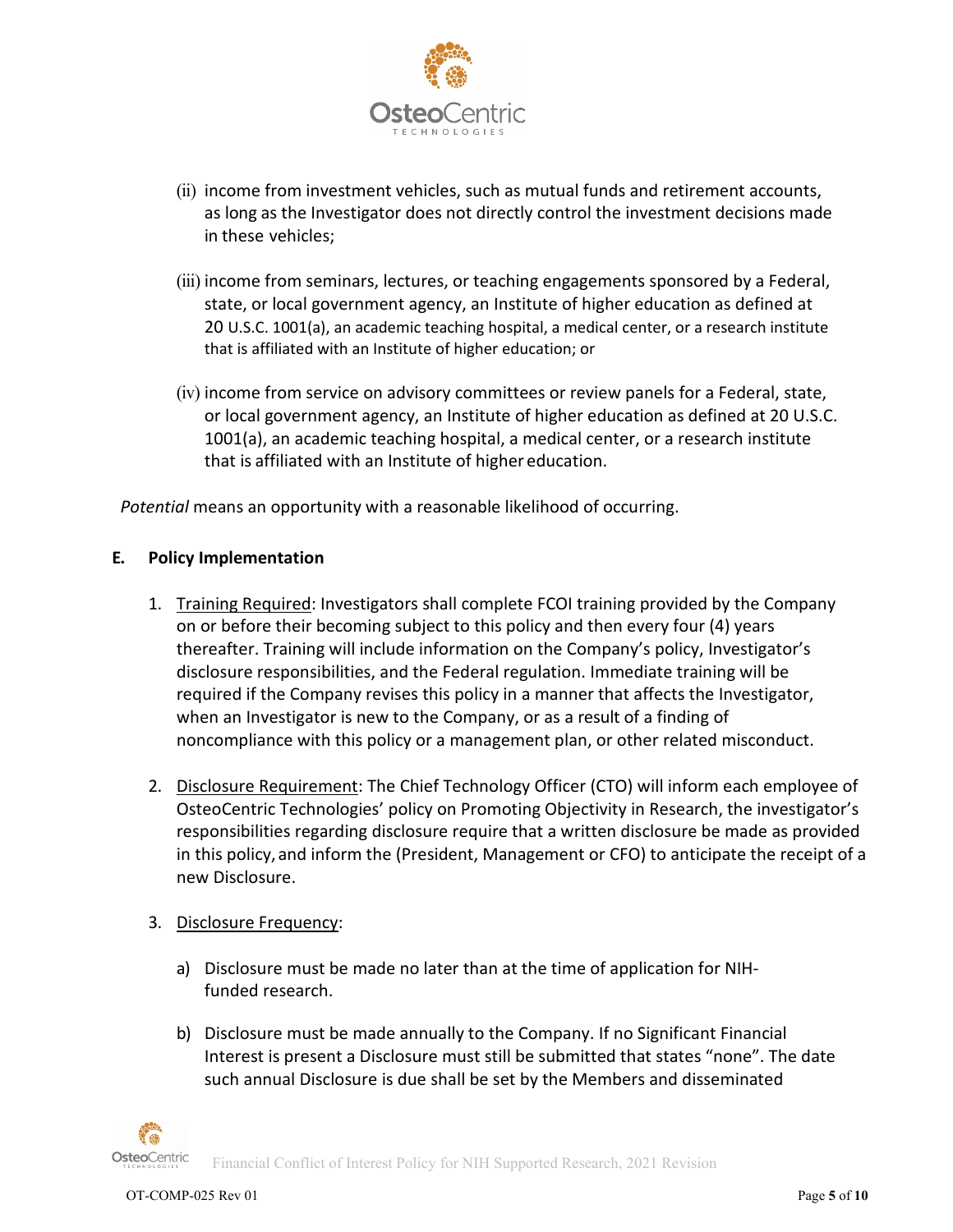

Company wide.

- c) In addition to the annual Disclosure, a new or updated Disclosure must be completed in a timely manner whenever a new or potential Significant Financial Interest arises or when a significant change occurs concerning an existing Disclosure.
- d) In any event, Disclosure must be made within thirty (30) days of discovery or acquiring a new Significant Financial Interest.
- e) Newly hired Investigators should make a Disclosure as part of their new hire employment process.
- 4. Review and Management:
	- a) The Members shall solicit and review SFI Disclosures and determine if they are a FCOI. The criterion for members to apply when considering if an FCOI exists is whether the SFI could directly and significantly affect the design, conduct, or reporting of the PHS funded research.
		- (i) Members shall review SFI Disclosures and determine if they are a FCOI when required for an Investigator who is new to participating in the research project or for an existing Investigator who discloses a new SFI.
		- (ii) Members shall review SFI Disclosures and determine if they are a FCOI and implement a management plan within 60 days whenever the Company identifies an SFI that was not disclosed timely by an Investigator or not previously reviewed by the Company.
	- b) If a determination is made that a FCOI exists, then the Members shall seek input from the Investigator and recommend to the (President, Management, CTO) a suitable action plan ("Management Plan") to eliminate or manage the FCOI consistent with the objectives of this policy. The Management Plan shall provide for its periodic review and updating at least annually. In the event that there is no reasonable way to manage a FCOI, then the Investigator may be prohibited from participating in the related Research until such a time as the FCOI is eliminated.
	- c) Examples of conditions or restrictions that might be imposed to manage a financial conflict of interest include, but are not limited to:
		- (i) Public disclosure of financial conflicts of interest (e.g., when presenting or publishing the research);

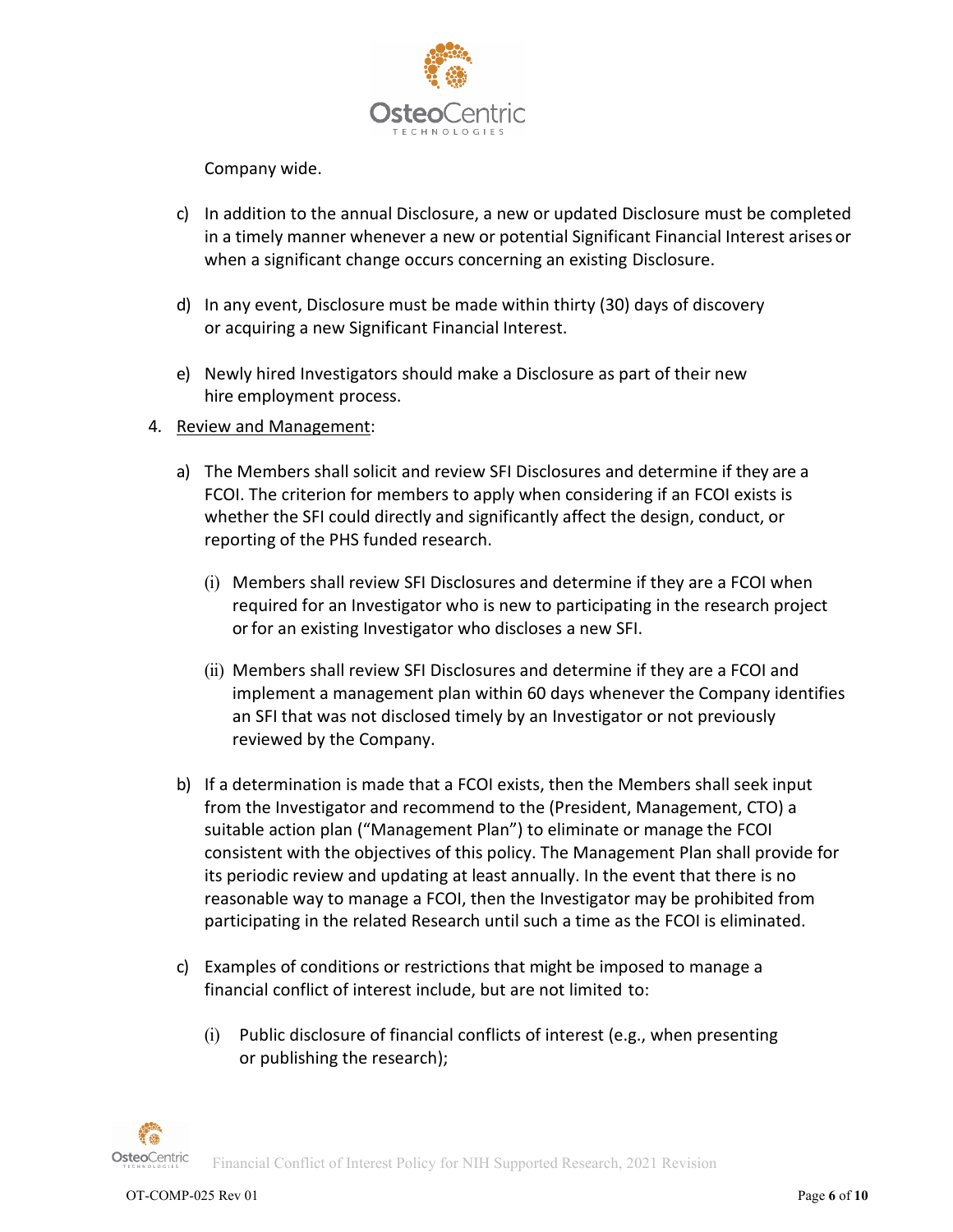

- (ii) For research projects involving human subjects research, disclosure of financial conflicts of interest directly to participants;
- (iii) Appointment of an independent monitor capable of taking measures to protect the design, conduct, and reporting of the research against bias resulting from the financial conflict of interest;
- (iv) Modification of the research plan;
- (v) Change of personnel or personnel responsibilities, or disqualification of personnel from participation in all or a portion of theresearch;
- (vi) Reduction or elimination of the financial interest (e.g., sale of an equity interest); or
- (vii) Severance of relationships that create financial conflicts
- (viii) The (President, Management, CTO) shall review the proposed Management Plan and can approve, modify, and approve, or return to the Members for additional work. Final review and determination must be completed prior to the expenditure of any PHS funds for the applicable Research.

## **F. Violations and Sanctions**

- 1. Sanctions: Violations of Company policies, including the failure to avoid a prohibited activity or disclose a Significant Financial Interest in a timely manner, will be dealt with in accordance with applicable policies and procedures that may include disciplinary actions up to and including termination of employment.
- 2. Retrospective Review:
	- a) The Members shall complete retrospective reviews of determinations of noncompliance with this policy within 120 days of the determination.
	- b) The retrospective reviews shall be documented; such documentation shall include, but not necessarily be limited to, all of the following key elements: (1) Project number; (2) Project title; (3) PD/PI or contact PD/PI if a multiple PD/PI model is used;

(4) Name of the Investigator with the FCOI; (5) Name of the entity with which the Investigator has a financial conflict of interest; (6) Reason(s) for the retrospective review; (7) Detailed methodology used for the retrospective review (e.g., methodology of the review process, composition of the review panel, documents



Financial Conflict of Interest Policy for NIH Supported Research, 2021 Revision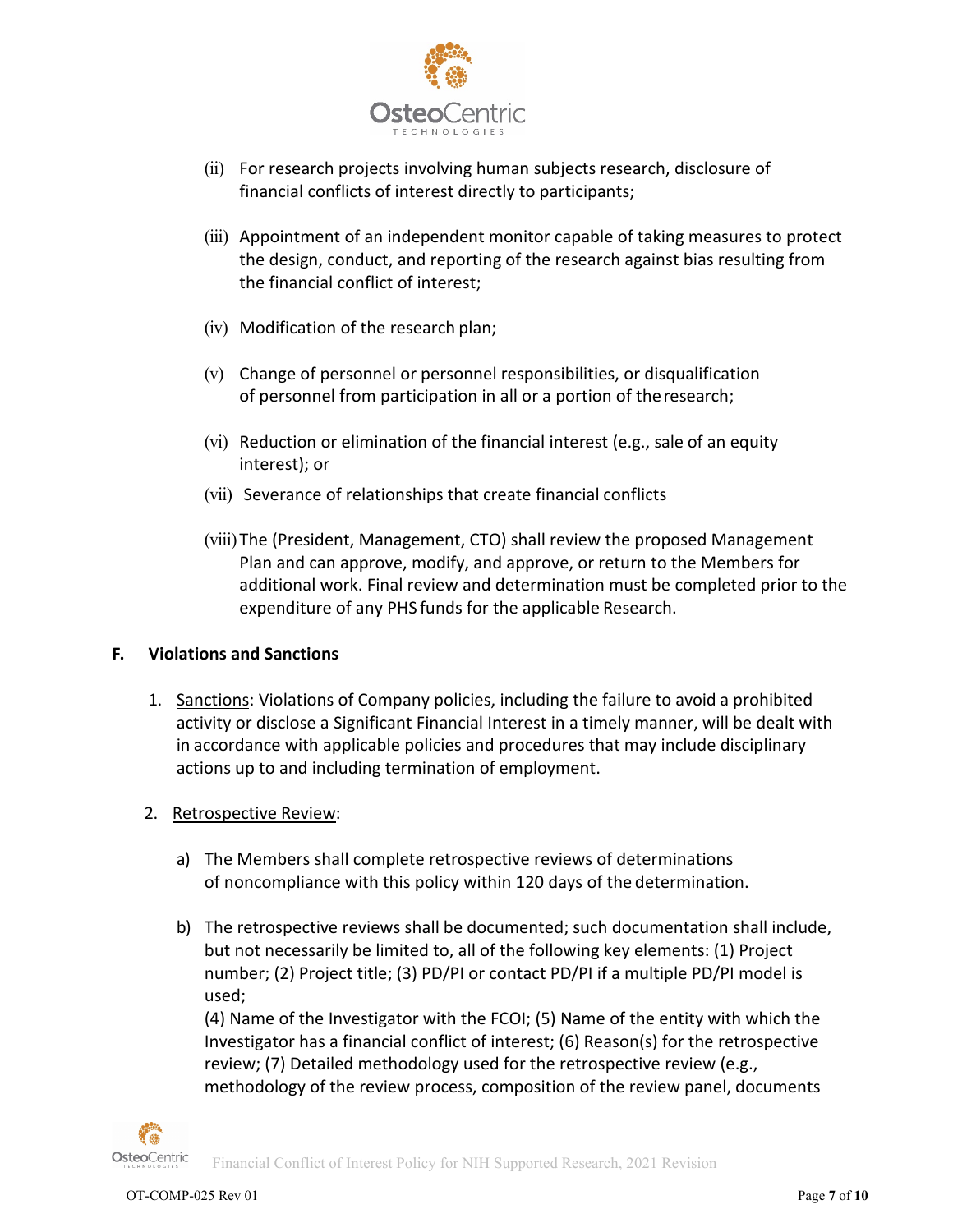

reviewed); (8) Findings of the review; and (9) Conclusions of the review.

- c) Based on the results of the retrospective review, if appropriate, the Members shall update the previously submitted FCOI report, specifying the actions that will be taken to manage the financial conflict of interest going forward.
- d) If bias is found, the Members are required to notify the NIH Awarding Component promptly and submit a mitigation report to the NIH Awarding Component. The mitigation report must include, at a minimum, the key elements documented in the retrospective review above and a description of the impact of the bias on the research project and the Company's plan of action or actions taken to eliminate or mitigate the effect of the bias (e.g., impact on the research project; extent of harm done, including any qualitative and quantitative data to support any actual or future harm; analysis of whether the research project is salvageable). Thereafter, the Members will submit FCOI reports annually. Depending on the nature of the financial conflict of interest, the Members may determine that additional interim measures are necessary with regard to the Investigator's participation in the PHS-funded research project between the date that the financial conflict of interest or the Investigator's noncompliance is determined and the completion of the Members' retrospective review.
- 3. Clinical Research: In any case in which the HHS determines that a NIH-funded project of clinical research whose purpose is to evaluate the safety or effectiveness of a drug, medical device, or treatment has been designed, conducted, or reported by an Investigator with a FCOI that was not managed or reported by the Company as required by this policy, the Members shall require the Investigator involved to disclose the FCOI in each public presentation of the results of the research and to request an addendum to previously published presentations.

## **G. Company Reporting**

- 1. The Company, through its Members shall provide annual and revised reports of FCOI to National Institutes of Health (NIH) per the applicable regulations:
	- a) Prior to the expenditure of funds;
	- b) within sixty days of identification for an Investigator who is newly participating in the project;
	- c) within sixty days for new or newly identified FCOIs for existing investigators;

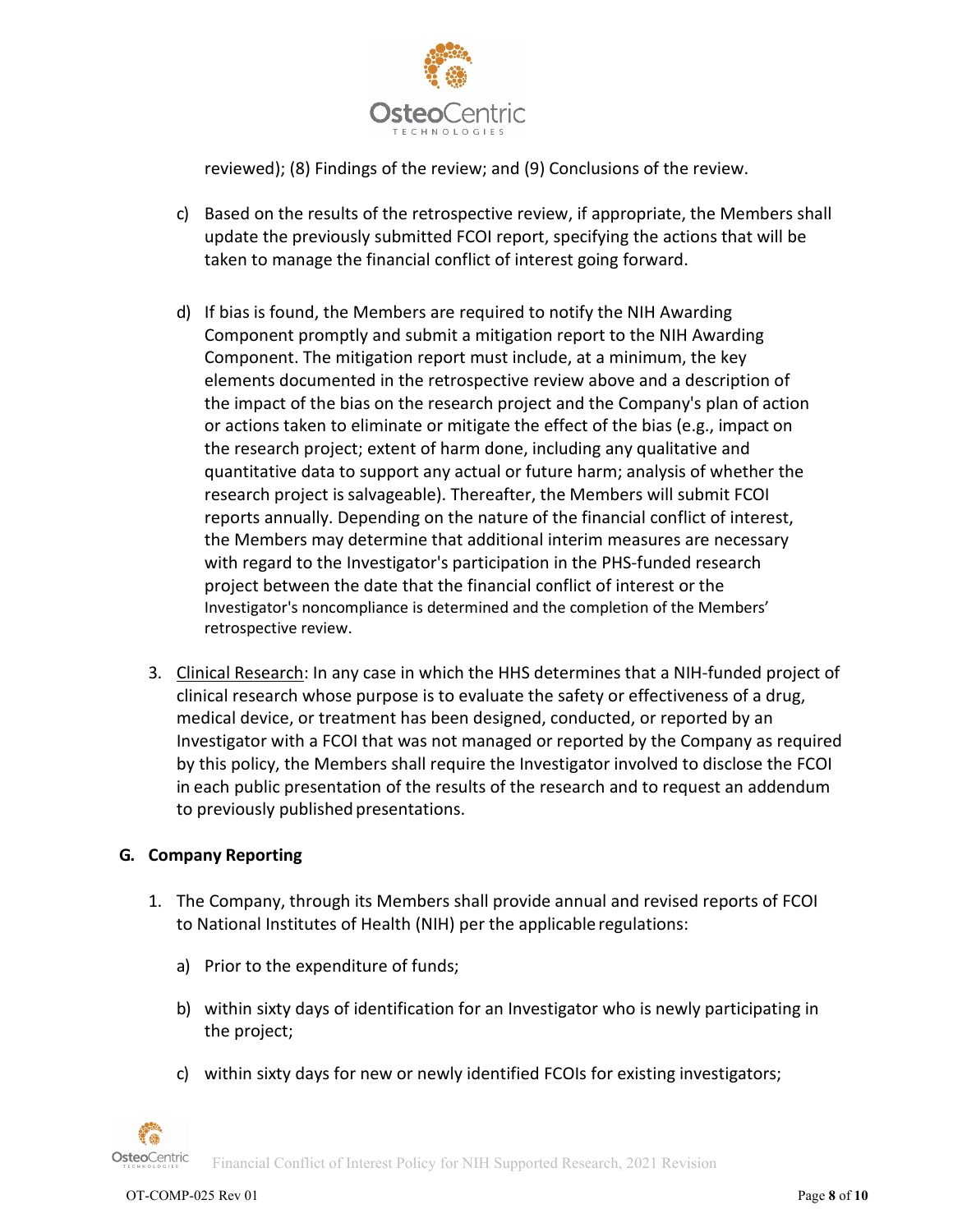

- d) at least annually (at the same time as when the Company is required to submit the annual progress report, multi-year progress report, if applicable, or at time of extension) to provide the status of the FCOI and any changes to the management plan, if applicable, until the completion of the project;
- e) following retrospective review to update a previously submitted report, if appropriate.
- 2. The Company, through its Members, shall notify NIH of bias found in the design, conduct, or reporting of NIH funded Research including whether Investigator failure to comply with this FCOI policy or management plan appears to have caused such bias. In the event bias is found, Company will submit a Mitigation report in accordance with the regulation. The mitigation report must include, at a minimum, a description of the impact of the bias on the research project and the Company's plan of action or actions taken to eliminate or mitigate the effect of the bias (e.g., impact on the research project; extent of harm done, including any qualitative and quantitative data to support any actual or future harm; analysis of whether the research project issalvageable).
- 3. FCOI records shall be maintained for at least three (3) years from the submission of the final expenditure reports for the pertinent NIH funding or longer as required by other policy or regulation.

## **H. Subrecipients**

Company, through its Members, shall require sub-recipient compliance with pertinent FCOI requirements as mandated by PHS regulation:

- 1. If applicable, obtain a certification from the subrecipient that its FCOI policy complies with the regulation.
- 2. If applicable, include in the written subrecipient agreement a requirement for the subrecipient to report identified FCOIs for its Investigators in a time frame that allows the Company to report identified FCOIs to NIH as required by the regulation.
- 3. Alternatively, if applicable, include in the written agreement a requirement to solicit and review subrecipient Investigator disclosures that enable the Company to identify, manage, and report identified FCOIs to NIH.

## **I. Public Accessibility Requirement**

1. Company shall post this FCOI policy on the Company public website, as required by the regulation.